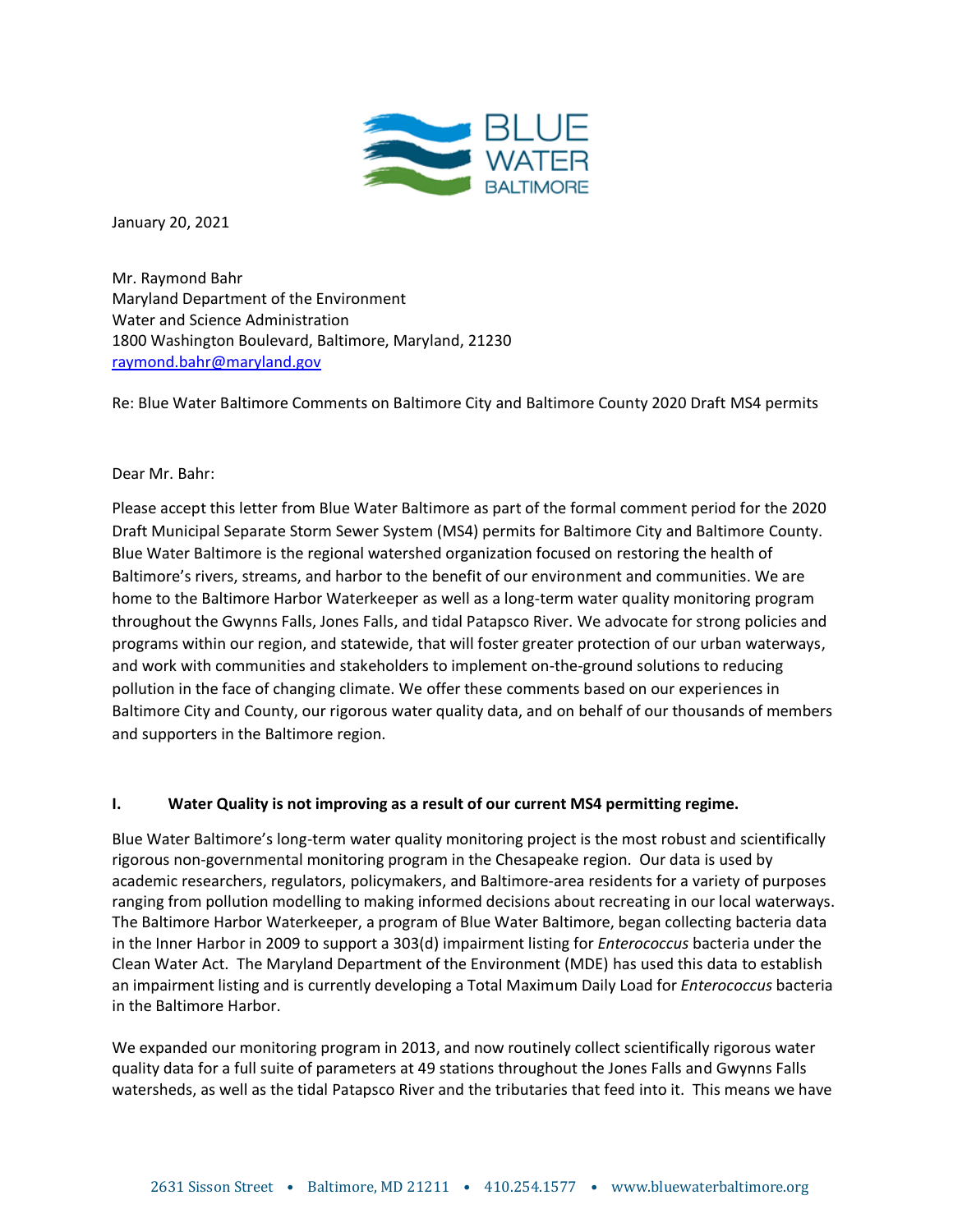7-10 years of high-quality data for each site we monitor. In 2018, key components of Blue Water Baltimore's tidal water quality monitoring program were certified as "Tier III" by the Chesapeake Monitoring Cooperative and U.S. EPA's Chesapeake Bay Program, enabling our data to be used to inform state, regional, and federal decision-making on water quality issues. Our tidal and non-tidal programs have robust Quality Assurance Project Plans and strict Standard Operating Procedures that we adhere to during data collection and processing. With instrumentation, we collect readings for water temperature, pH, salinity, conductivity, water clarity, and dissolved oxygen. All water chemistry analyses (i.e. bacteria, nutrients, and chlorophyll concentrations) are performed by an independent A2LA-certified laboratory.

Over the past ten years our monitoring program has allowed Blue Water Baltimore to build upon our baseline assessment of the health of Baltimore's waterways, and track progress towards improved water quality in our local streams and Harbor. We have successfully built the only long-term dataset in the Patapsco River watershed that has the potential to show measurable water quality outcomes related to the "green" and "gray" infrastructure projects on land that are designed to reduce the amounts of bacteria, nutrients, and other pollutants that enter our waterways. We make our data freely available to the public online at our Baltimore Water Watch website [www.BaltimoreWaterWatch.org].

At the end of each year, we analyze all the data we generate using scoring protocols developed by the Mid-Atlantic Tributary Assessment Coalition to help us communicate about water health to the general public by assigning "scores" to each parameter we track. In April 2020, for the first time ever, we were able to conduct a statistical trends analysis on our 7-10 years of data at each of our 49 water quality monitoring stations. While our annual report card gives the public a snapshot of water health at the end of each year, this trends analysis has helped us answer the question: is water quality in our local streams, rivers, and Harbor getting better or worse over time?

A simple linear regression analysis was performed on our full dataset for every water quality parameter at each of our monitoring sites. Data was parsed by "wet" and "dry" weather to account for any influence by precipitation. Wet weather is defined as the 48-hour period following rainfall of at least 0.5 inches, as recorded by the Maryland Science Center NWS station. Based upon this simple analysis, significant trends were identified where p-values were less than 0.05, and trends were categorized as "improving" or "worsening" over time based upon the coefficient variable of the resulting equation.

There were several key findings from our data analyses. First, we found significantly improving trends in *Enterococcus* bacteria at 34 of our 49 monitoring stations over a 7-10-year timeframe. While we cannot definitively say why bacteria levels are improving, these trends could indicate that sewer replacement and relining projects are working to reduce the amount of untreated sewage flowing into our waterways. Unfortunately, analyses of parameters more closely associated with polluted stormwater runoff showed some significantly worsening trends at many nontidal stream stations.

For example, 23 of our 27 nontidal stations (85%) showed a worsening trend for at least one of the following parameters: Total Nitrogen (mg/L), Total Phosphorus (mg/L), Specific Conductance (uS/cm), or Turbidity (NTU) across all weather types over a 7-year time period. Only 2 stations showed a statistically significant improvement for a single measurement of water health. The trends analysis output table and maps showing where we found statistically significant changes in water health over time are incorporated into our comments here as Appendix I.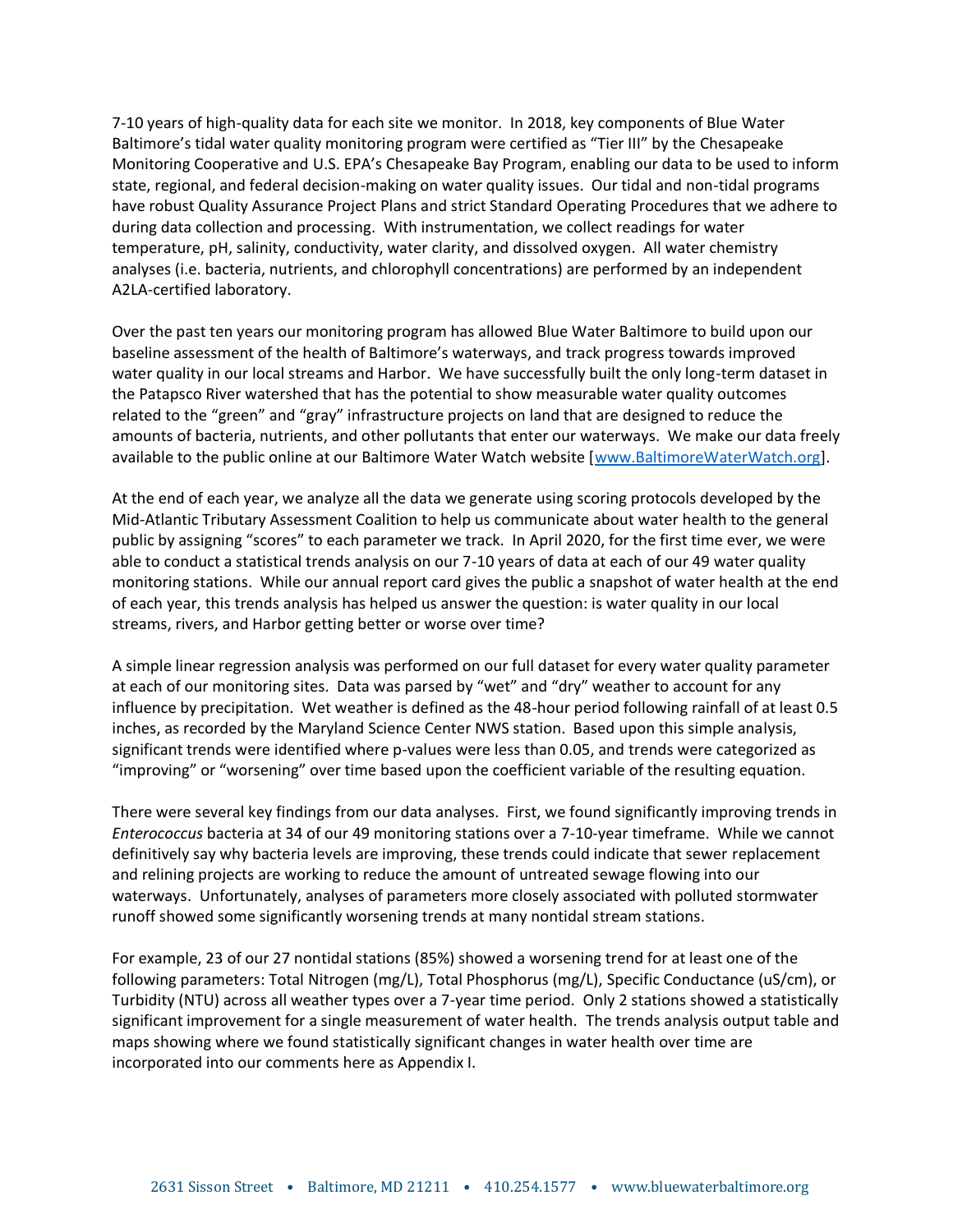|                         | Worsening | Improving | No Change |
|-------------------------|-----------|-----------|-----------|
| <b>Total Nitrogen</b>   | 13        |           | 13        |
| <b>Total Phosphorus</b> |           |           | 20        |
| Conductivity            | 11        |           | 16        |
| Turbidity               |           |           |           |

The long-term trends for our 27 nontidal stations in the Gwynns and Jones Falls are summarized below:

Even at sites where key water quality metrics are not worsening over time, it is critical to note that they also are not improving. Specific trends for each pollutant vary by station across the watershed gradient, but overall, we see no real evidence that stormwater remediation efforts by Baltimore City or County is appreciably improving water quality in the Patapsco River watershed.

Interestingly, our 7-year nontidal dataset covers the previous MS4 permit term, suggesting to Blue Water Baltimore that the current approach to stormwater management in Baltimore City, namely street sweeping, is not improving water quality. We similarly question whether Baltimore County's approach is keeping pace with climate change, a growing suburban population, and increased development. We believe our data suggests that substantial changes, including greater reliance on stormwater interventions that reduce stormwater volumes, and treat stormwater before it enters our waterways, are necessary if we expect to see future water quality improvements.

# **II. We remain concerned with the over-reliance of alternative BMPs that offer little to no stormwater management or volume reduction.**

Blue Water Baltimore is grateful that MDE reversed the impervious surface restoration (ISR) credit afforded street trees and urban canopy from the Accounting Guidance December 2019 Draft, reinstating the equivalence of 100 trees to 1 restored acre. Street trees provide myriad benefits within our urban areas, and unlike many of the alternative practices afforded ISR credit within the Guidance, trees can reduce stormwater volumes while also reducing nutrient and sediment pollution. They remain one of the few cost-effective practices funded under the State's Chesapeake and Coastal Bay Trust Fund and other nutrient-reduction-focused funding sources for urban municipalities. They are also increasingly associated with climate resiliency by reducing peak temperatures and helping to improve air quality in urban neighborhoods.

However, Blue Water Baltimore remains concerned that street sweeping continues to receive out-sized credit for pollution reductions under the state's Accounting Guidance, and that jurisdictions like Baltimore City are allowed to meet almost the entirety of their stormwater management burden from this single practice. Street sweeping is certainly an attractive practice for cash-strapped jurisdictions that also have trash-reduction goals to address, like Baltimore City. But allowing the City to substitute trashreducing practices for BMPs that reduce stormwater is paradoxical.

If street sweeping, which made up most of Baltimore City's previous MS4 permit and is proposed to do so again under the new draft permit, works so well for reducing nitrogen, phosphorus, and sediment, why are we not seeing in-stream improvements in these water quality parameters?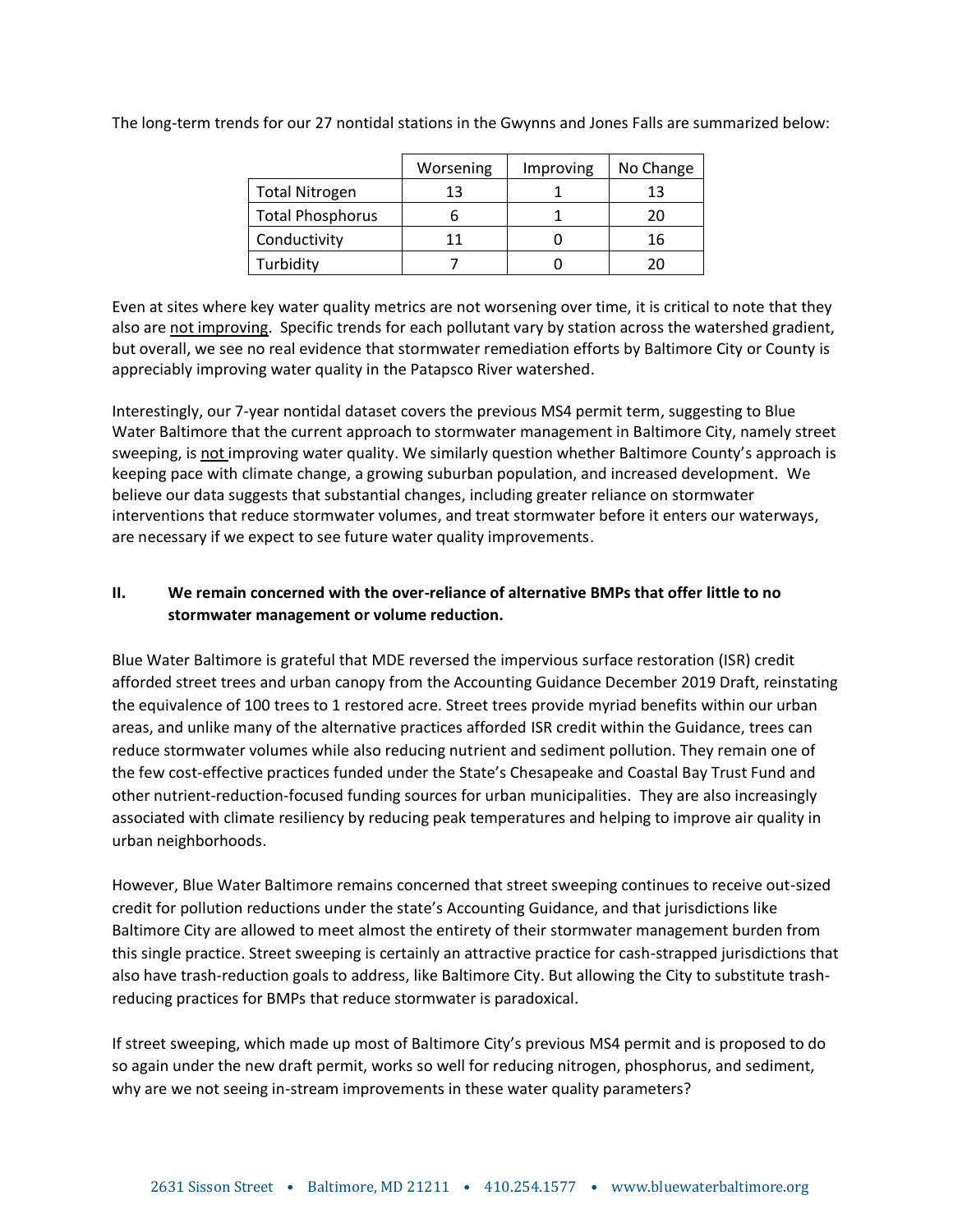Combining the goals of two different regulatory programs (the MS4 permit and Trash TMDL) is a laudable way to minimize short-term costs to local governments, and their taxpayers. But this narrow approach to our growing stormwater challenge only serves to significantly increase the costs associated with insurance claims, infrastructure repairs, property and natural resource losses, and clean up. And our waterways continue to be polluted. Street sweeping is largely targeted to the downtown business district and surrounding neighborhoods within the direct drainage to Baltimore Harbor, leaving many communities that have never seen a street sweeper in action.

Furthermore, it is critical to note that street sweeping is an annual practice - not a permanent solution, requiring the City to continue its prior commitment to street sweeping and add even more "lane miles swept" to achieve compliance with this new draft permit. During the COVID-19 pandemic in 2020, street sweeping in Baltimore City was one of the first services to be substantially curtailed when the Department of Public Works experienced staffing shortages. Equating street sweeping to impervious surface restoration could well yield a future scenario where all streets are swept, yet city residents and businesses see little to no change in the frequency or intensity of stormwater-induced flooding and its consequences. Baltimore City's residents, congregations, and businesses deserve more comprehensive approaches to the growing crisis of climate change-induced flooding, basement backups, and property damage caused from uncontrolled stormwater.

Finally, we are disappointed that MDE rejected other substantive concerns from the Choose Clean Water Coalition and other environmental groups that could have resulted in stronger draft MS4 permits in Baltimore City and County. It is worth noting that most permitted jurisdictions failed to meet expected pollutant load reductions under the previous permit, even while some met the "equivalent impervious acres restored" standard. As climate change-induced weather patterns continue to shift, Baltimore City and County are already experiencing heavier rains, flashier storms, and greater flooding. Many of the alternative BMPs approved for these jurisdictions' permits, such as street sweeping or septic system treatments, do nothing to address this critical stormwater challenge.

We continue to respectfully urge MDE to:

- 1) Require minimum implementation of green stormwater infrastructure, recognizing the numerous co-benefits, including urban heat reduction and improved air quality;
- 2) Require more stormwater BMPs that control volume while treating flows; and
- 3) Cap the amount of total ISR credit from a single practice, such as street sweeping, septic pump-outs, or stream restoration.

## **III. The inequity in Baltimore County's permit must be corrected.**

While Baltimore County's permit includes a greater variety of stormwater and alternative BMPs to address pollution reductions, it remains problematic. MDE states in the permit fact sheet that the new draft MS4 permits are consistent with the Phase III Watershed Implementation Plans (WIP3) requirement that each MS4 Phase I jurisdiction restore or treat 2% of its impervious acres annually to meet the Bay TMDL. Unfortunately, Baltimore County's draft MS4 permit sets a restoration target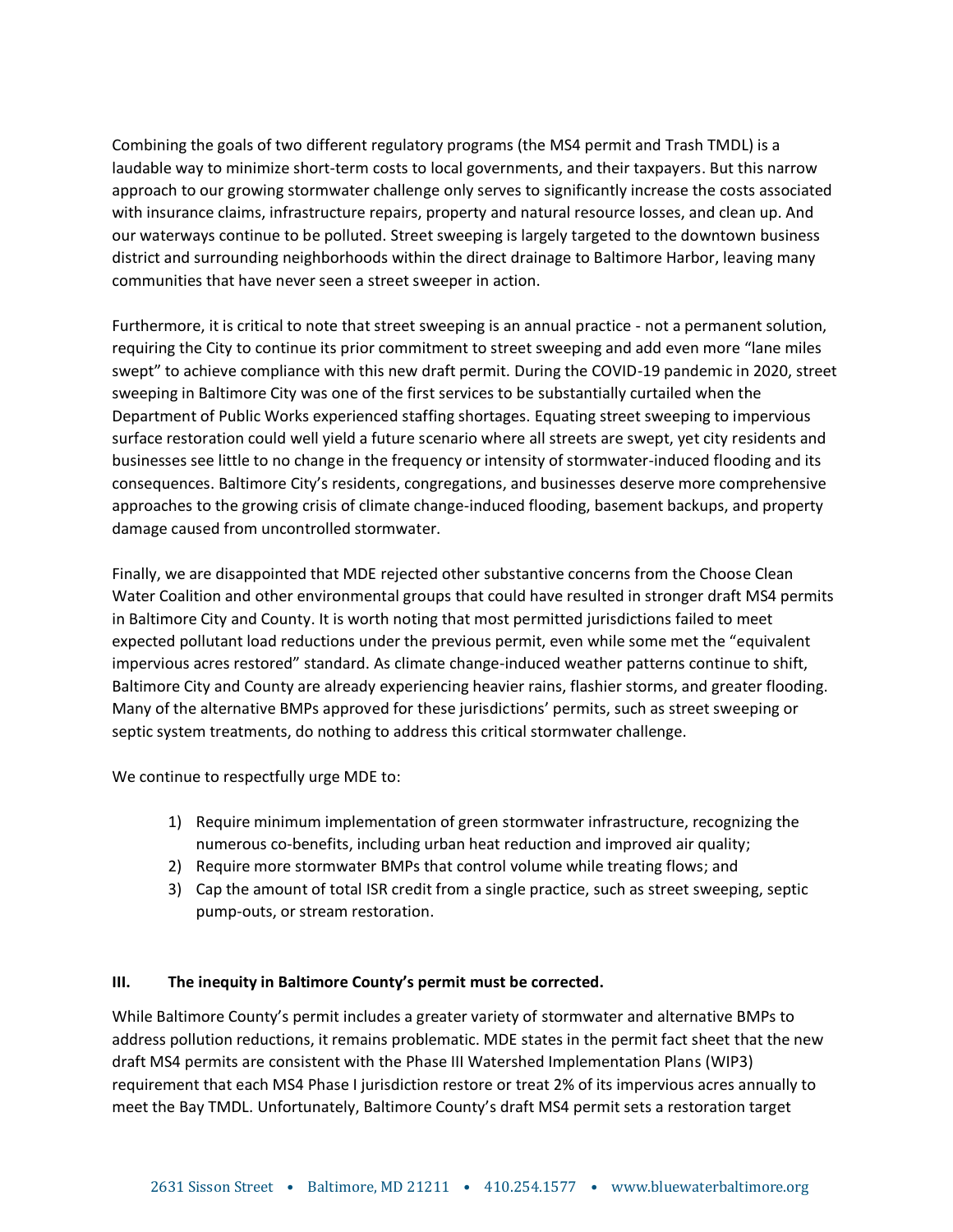considerably less than WIP3 target; in its fact sheet MDE asserts that "... the two percent goal can be met cumulatively by all Phase I Large MS4 permittees." This can only be interpreted as MDE allowing under-compliance with the WIP3 and TMDL without requiring the County to enter into trade agreements with other jurisdictions in order to benefit from their hoped-for overcompliance.

Viewed through an equity lens, MDE is approving inequitable accountability standards among jurisdictions. By allowing under-compliance with stormwater remediation requirements within the Patapsco or Back River watersheds in the County, MDE is allowing a more affluent, predominantly white, and populous jurisdiction to eschew pollution and volume reductions to the detriment of the less populous, predominantly Black, and less affluent downstream neighbor, Baltimore City. Undercompliance in Baltimore County will not necessarily impact County residents; but instead, will impact City residents, already suffering from unmitigated stormwater, poor water quality in receiving waterways, increased flood volumes, and associated public health impacts and property damage. Though pollutant trading is highlighted as a compliance option in all draft Phase I permits, there is no requirement by MDE that Baltimore County trade with Baltimore City (or another jurisdiction) to make up for their planned shortfall. It is sadly meaningless to read section IV.F.4 which suggests the County should communicate with "other jurisdictions or agencies holding stormwater WLAs in the same watersheds, regarding its TMDL stormwater implementation plans." Baltimore County must be held to the same WIP3 stormwater target as other Phase I jurisdictions, or it must be required to compensate another jurisdiction for overcompliance to make up for the planned County shortfall. Anything less is inequitable and inappropriate.

Blue Water Baltimore appreciates the opportunity to provide these comments. We also fully endorse and support additional comments provided by the Chesapeake Accountability Project (CAP), Waterkeepers Chesapeake (WKC), and the Choose Clean Water Coalition (CCWC) submitted to the Department. In the wake of continued degradation of our urban waterways and the increased annual rainfall we are experiencing due to climate change, we firmly believe the time is now to change the way Maryland's MS4 permits deal with local flooding, local water quality, and urban community resilience in the face of undeniable climate change.

Sincerely,

Jennifer Aiosa **Alice Volpitta** 

Alice Volpita

Executive Director Baltimore Harbor Waterkeeper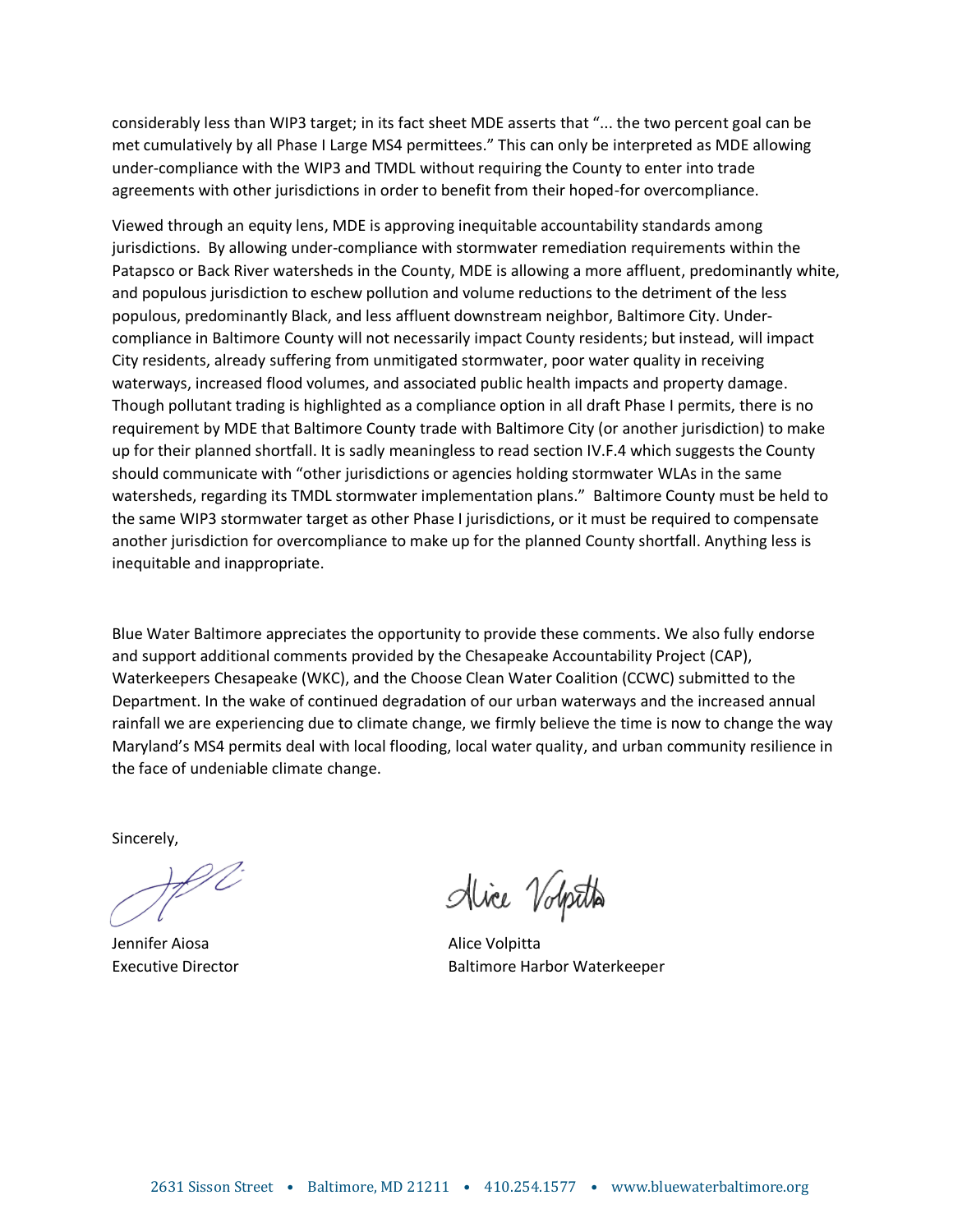## Appendix I

Figure 1. Statistically significant trends in Specific Conductance (µS/cm) discerned from an analysis of Blue Water Baltimore's ambient water quality monitoring data at 27 nontidal stations in the Gwynns Falls and Jones Falls watershed from 2013-2019. Stations where Specific Conductance is improving over time are marked green; worsening trends are marked red; stations with no change are marked blue. For specific station information, refer to Table 1.

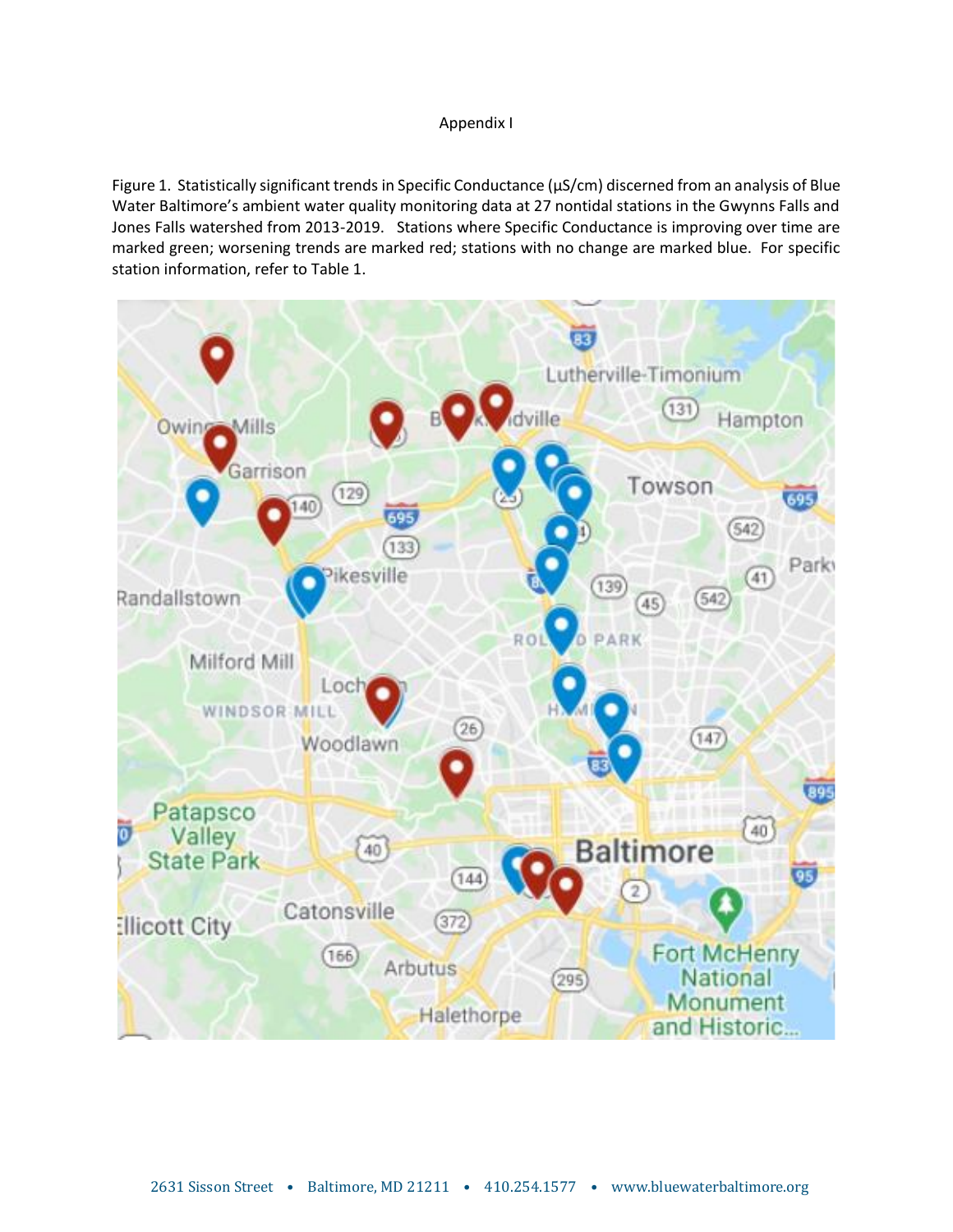Figure 2. Statistically significant trends in Total Nitrogen (mg/L) discerned from an analysis of Blue Water Baltimore's ambient water quality monitoring data at 27 nontidal stations in the Gwynns Falls and Jones Falls watershed from 2013-2019. Stations where Total Nitrogen is improving over time are marked green; worsening trends are marked red; stations with no change are marked blue. For specific station information, refer to Table 1.

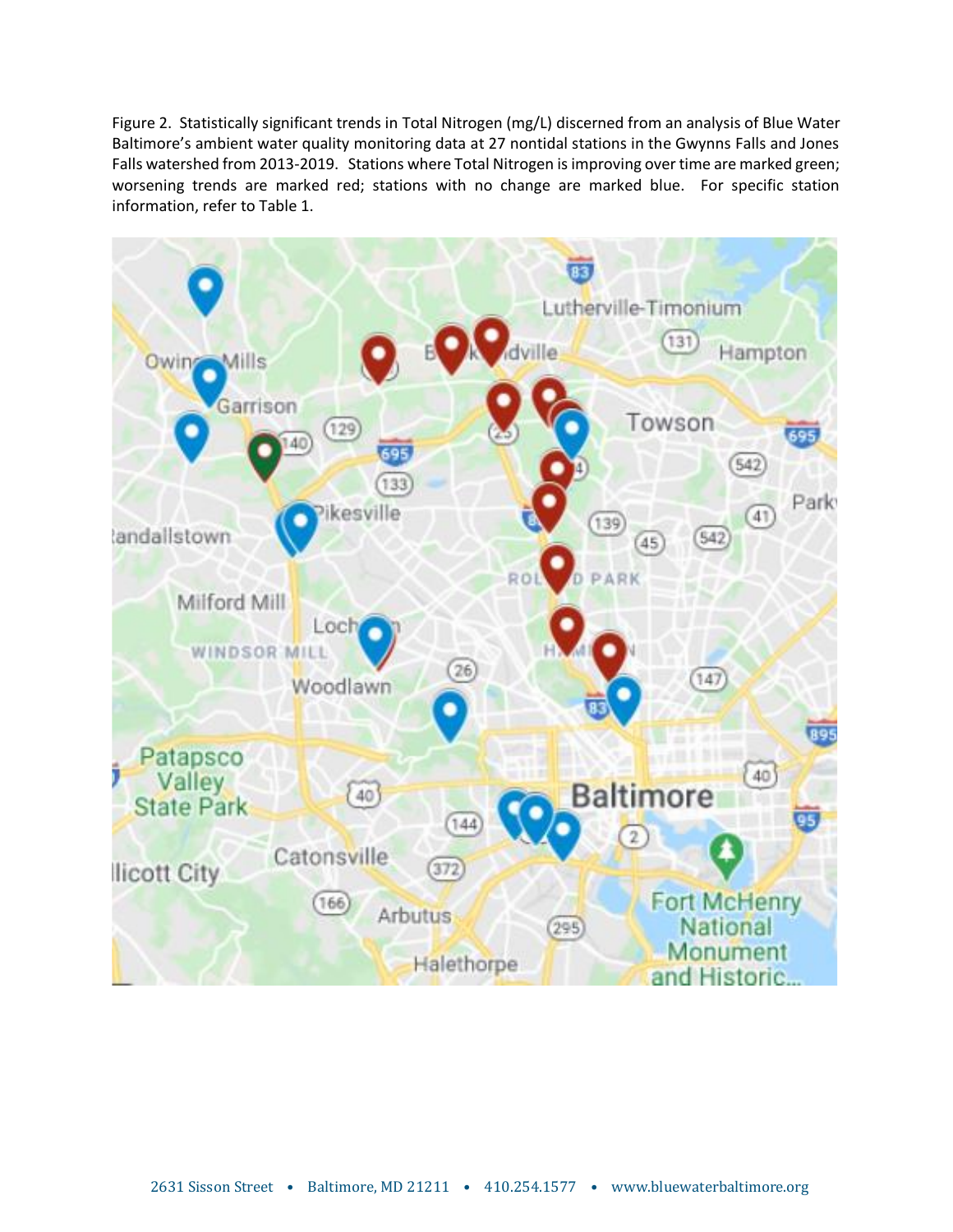Figure 3. Statistically significant trends in Total Phosphorus (mg/L) discerned from an analysis of Blue Water Baltimore's ambient water quality monitoring data at 27 nontidal stations in the Gwynns Falls and Jones Falls watershed from 2013-2019. Stations where Total Phosphorus is improving over time are marked green; worsening trends are marked red; stations with no change are marked blue. For specific station information, refer to Table 1.

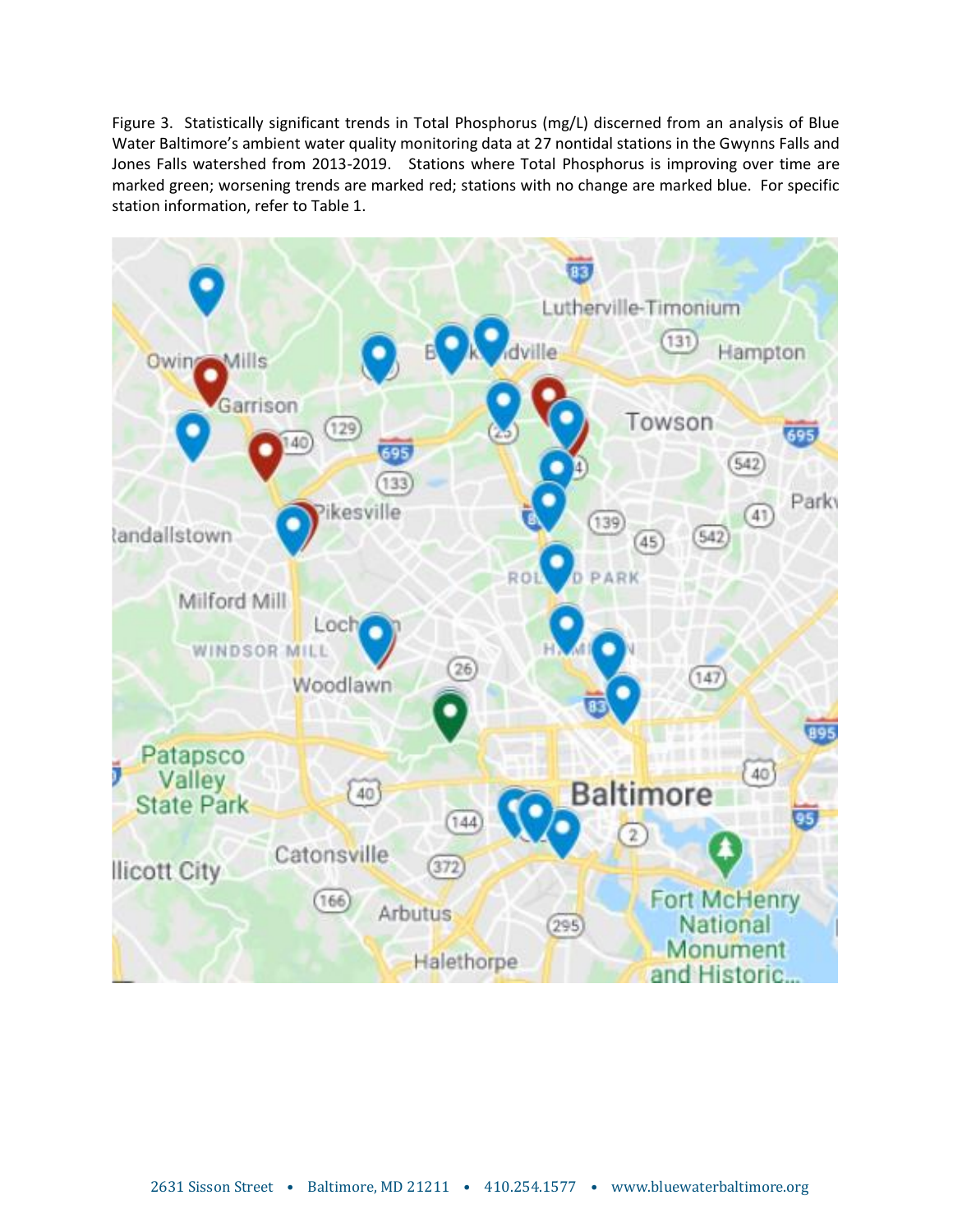Figure 4. Statistically significant trends in Turbidity (NTU) discerned from an analysis of Blue Water Baltimore's ambient water quality monitoring data at 27 nontidal stations in the Gwynns Falls and Jones Falls watershed from 2013-2019. Stations where Turbidity is improving over time are marked green; worsening trends are marked red; stations with no change are marked blue. For specific station information, refer to Table 1.

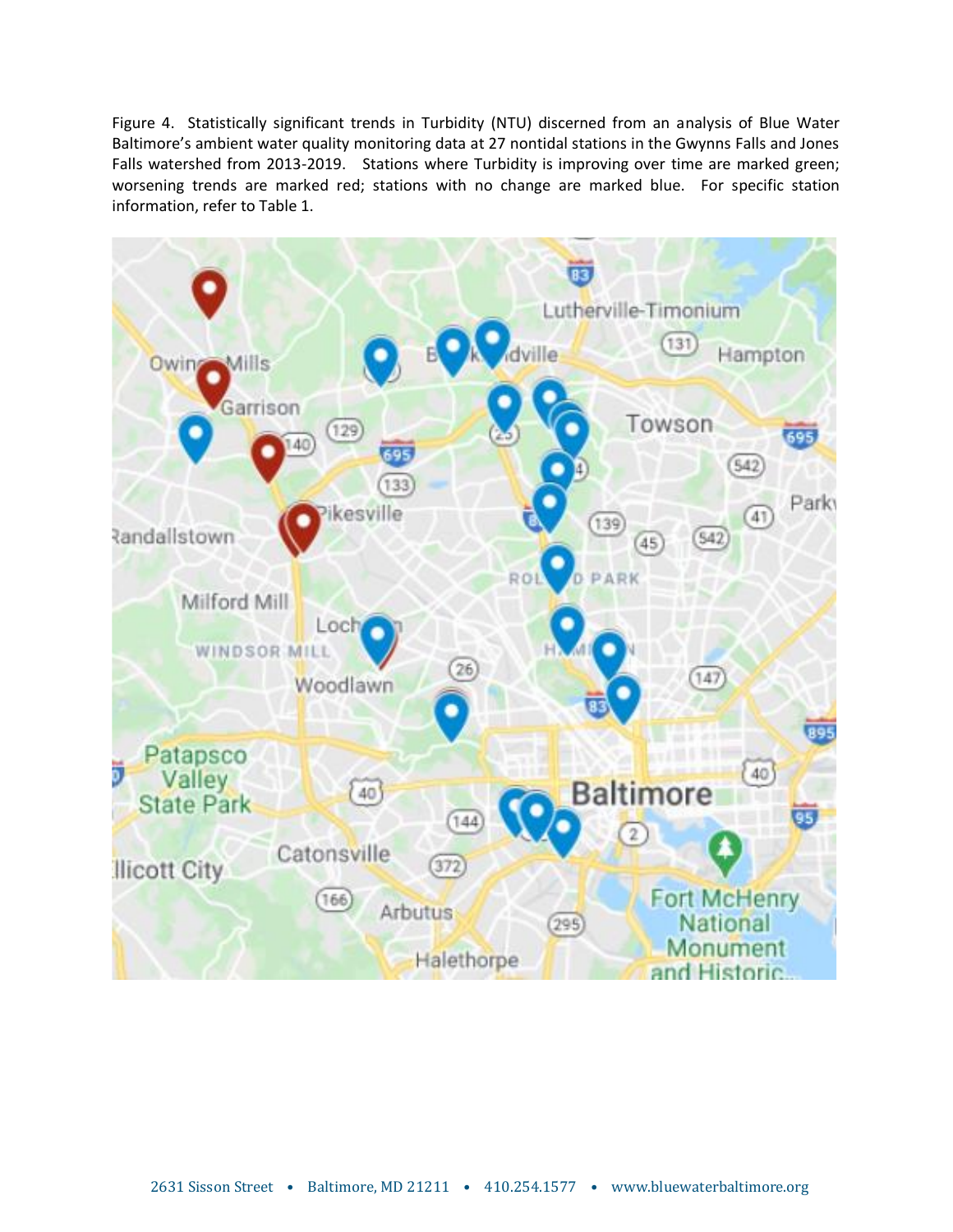Figure 5. Statistically significant trends in *Enterococcus* bacteria (MPN/100mL) discerned from an analysis of Blue Water Baltimore's ambient water quality monitoring data at 49 tidal and nontidal stations in the Patapsco River and its tributaries, and streams within the Gwynns Falls and Jones Falls watershed from 2009-2019. Stations where *Enterococcus* bacteria is improving over time are marked green; worsening trends are marked red; stations with no change are marked blue. For specific station information, refer to Table 1.